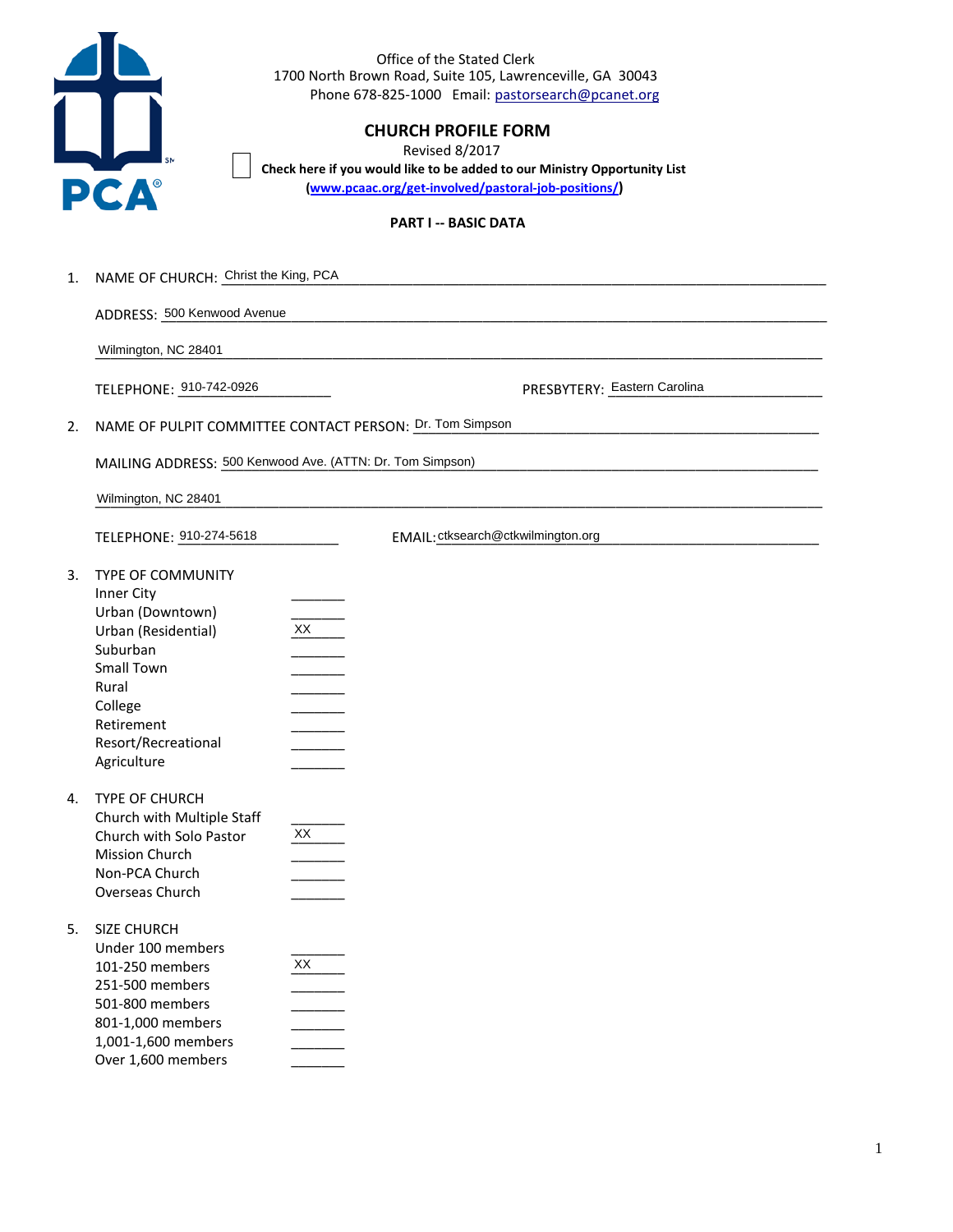|    | TYPE OF POSITION VACANT                                   |           |                                                                                                                                   |  |  |  |  |  |
|----|-----------------------------------------------------------|-----------|-----------------------------------------------------------------------------------------------------------------------------------|--|--|--|--|--|
|    | Pastor (Solo)                                             | XX.       |                                                                                                                                   |  |  |  |  |  |
|    | Senior Pastor                                             |           |                                                                                                                                   |  |  |  |  |  |
|    | <b>Associate Pastor</b>                                   |           |                                                                                                                                   |  |  |  |  |  |
|    | <b>Assistant Pastor</b>                                   |           |                                                                                                                                   |  |  |  |  |  |
|    | Interim or Supply                                         |           |                                                                                                                                   |  |  |  |  |  |
|    | Lay Professional                                          |           |                                                                                                                                   |  |  |  |  |  |
|    | (e.g. Educator, Musician)                                 |           |                                                                                                                                   |  |  |  |  |  |
|    | Pastoral Counselor                                        |           |                                                                                                                                   |  |  |  |  |  |
| 7. | CONGREGATIONAL INFORMATION                                |           |                                                                                                                                   |  |  |  |  |  |
|    | Average Attendance                                        | 123       |                                                                                                                                   |  |  |  |  |  |
|    | # of Adults over 65                                       | 15        |                                                                                                                                   |  |  |  |  |  |
|    | # of Adults under 65                                      | 53        |                                                                                                                                   |  |  |  |  |  |
|    | # of Teens                                                | 14        |                                                                                                                                   |  |  |  |  |  |
|    | Number of Children                                        | 31        |                                                                                                                                   |  |  |  |  |  |
| 8. | <b>FINANCIAL INFORMATION</b>                              |           |                                                                                                                                   |  |  |  |  |  |
|    | <b>Total Income</b>                                       | \$405,000 |                                                                                                                                   |  |  |  |  |  |
|    | <b>Benevolent Disbursements</b>                           | \$61,920  |                                                                                                                                   |  |  |  |  |  |
|    | Church Expenses                                           | \$344,800 |                                                                                                                                   |  |  |  |  |  |
|    | <b>Ministers Compensation Package</b>                     | \$144,840 |                                                                                                                                   |  |  |  |  |  |
| 9. | MANSE:                                                    |           |                                                                                                                                   |  |  |  |  |  |
|    |                                                           |           | (a) Does the church have a manse? ___Yes $\frac{X}{Y}$ No (b) If "yes," is the pastor expected to live in the manse? ___Yes ___No |  |  |  |  |  |
|    | 10. SCHOOL:                                               |           |                                                                                                                                   |  |  |  |  |  |
|    | Does the church own or operate a school? $\frac{X}{x}$ No |           |                                                                                                                                   |  |  |  |  |  |
|    | 11. PROGRAMS AND OUTREACH                                 |           |                                                                                                                                   |  |  |  |  |  |
|    | Mens/Women's Bible Studies                                |           | Adult and Children Sunday School Programs                                                                                         |  |  |  |  |  |
|    | Youth Group                                               |           | Mercy Outreach Team                                                                                                               |  |  |  |  |  |
|    | <b>RUF</b>                                                |           | CRU                                                                                                                               |  |  |  |  |  |
|    | Young Llfe                                                |           | Ratio Christi                                                                                                                     |  |  |  |  |  |
|    | <b>Global Education Ministries</b>                        |           | Lifeline Pregnancy Center                                                                                                         |  |  |  |  |  |

# PART II -- PASTOR CRITERIA DESIRED<br>(Check all that apply)

A. YEARS OF MINISTRY EXPERIENCE REQUIRED (may include ordained or nonordained experience):

| None needed            |    |
|------------------------|----|
| $1 - 5$                |    |
| $5-10$                 | XX |
| $10 - 20$              |    |
| Over 20                |    |
| No preference          |    |
| <b>Marital Status:</b> |    |
| Single                 |    |
| Married                | XX |
| No preference          |    |

В.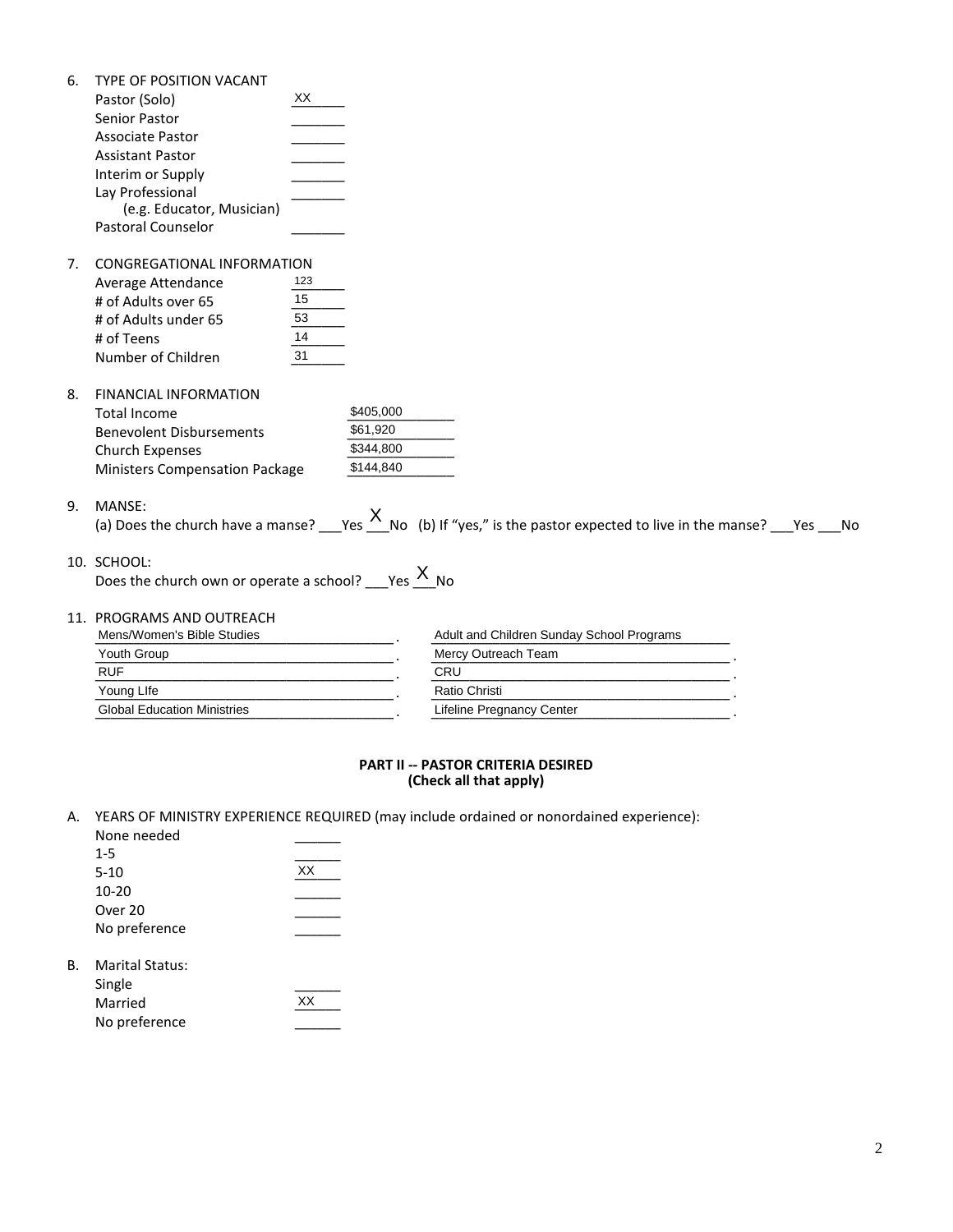#### PART III -- CONGREGATIONAL PRIORITIES

THE CONGREGATION PLACES PRIORITIES FOR THIS MINISTER ON THE FOLLOWING: Check no more than six (6) of the following twenty activities to indicate the highest priorities for this ministerial position.

#### **CHECK NO MORE THAN SIX (6)**

- WORSHIP LEADERSHIP: Pastor and Session work to develop a rich worship life, educating the congregation for  $1.$ meaningful participation.
- X PROCLAMATION OF THE WORD: The word of God is preached with urgency and conviction, bringing it to bear on  $2.$ the changing needs of individuals, the community, and the world. High priority of pastor's time placed on sermon preparation.
- X SPIRITUAL DEVELOPMENT OF MEMBERS: Pastor shares members' struggles regarding the Christian faith, with  $\mathbf{a}$ opportunity provided for individuals and groups to reflect on beliefs, concerns, doubts regarding Christian understanding of the spiritual dimensions of life.
- $X$ <sub>\_CONGREGATIONAL</sub> VISITATION: Church officers and pastor develop and carry out a systematic plan for visitation of  $4.$ the entire congregation with special attention to prospective members and those with special needs.
- 5. HOSPITAL OR EMERGENCY VISITATION: Those in hospitals or emergency situations are regularly visited; network developed to keep pastor and others informed of crisis situations; needs of ill or bereaved are met.
- $6.$ CONGREGATIONAL FELLOWSHIP: Emphasis placed in developing fellowship, helping members to know one another; groups encouraged which give members the opportunity to love and support one another.
- 7. \_\_\_\_COUNSELING SERVICE: A counseling program initiated for assisting those in and outside the Church; appropriate referrals made when needed.
- X EVANGELISM: Pastor and congregation share faith in Christ as personal Savior in total lifestyle; seek to lead others 8. within and outside the Church to accept Jesus Christ; congregation is informed, trained, helped to establish effective evangelism programs for the church.
- 9. DISCIPLESHIP TRAINING
- 10. ENCOURAGING THE MINISTRY OF THE LAITY: Creative ideas and directions developed together with the Session; many persons with appropriate skills stimulated to become involved in services.
- 11.  $-$ MISSION BEYOND THE LOCAL COMMUNITY: Awareness of the Church's worldwide mission and opportunities for corporate and individual involvement; specific projects identified: persons challenged to support, study and/or visit mission programs on six continents.
- $12.$ DEVELOPMENT AND SUPPORT OF EDUCATION AND TRAINING PROGRAM: Session and pastor identify the educational needs of persons of all ages and backgrounds, developing programs to meet needs; church education supported; educational goals are congruent with the total mission of the Church.
- 13. TEACHING RESPONSIBILITY: Pastor accepts an active teaching role, interpreting and teaching the Scriptures, theological concepts, history of the Church and current events; provides instruction for Church Officers; educational leaders, and confirms new members.
- 14. INVOLVEMENT IN LOCAL COMMUNITY PROBLEMS AND ACTIVITIES: Concern for identifying social problems in the community; work done with groups seeking solutions. Time and skills committed to community groups. Information and encouragement provided which enable members to become informed and involved.